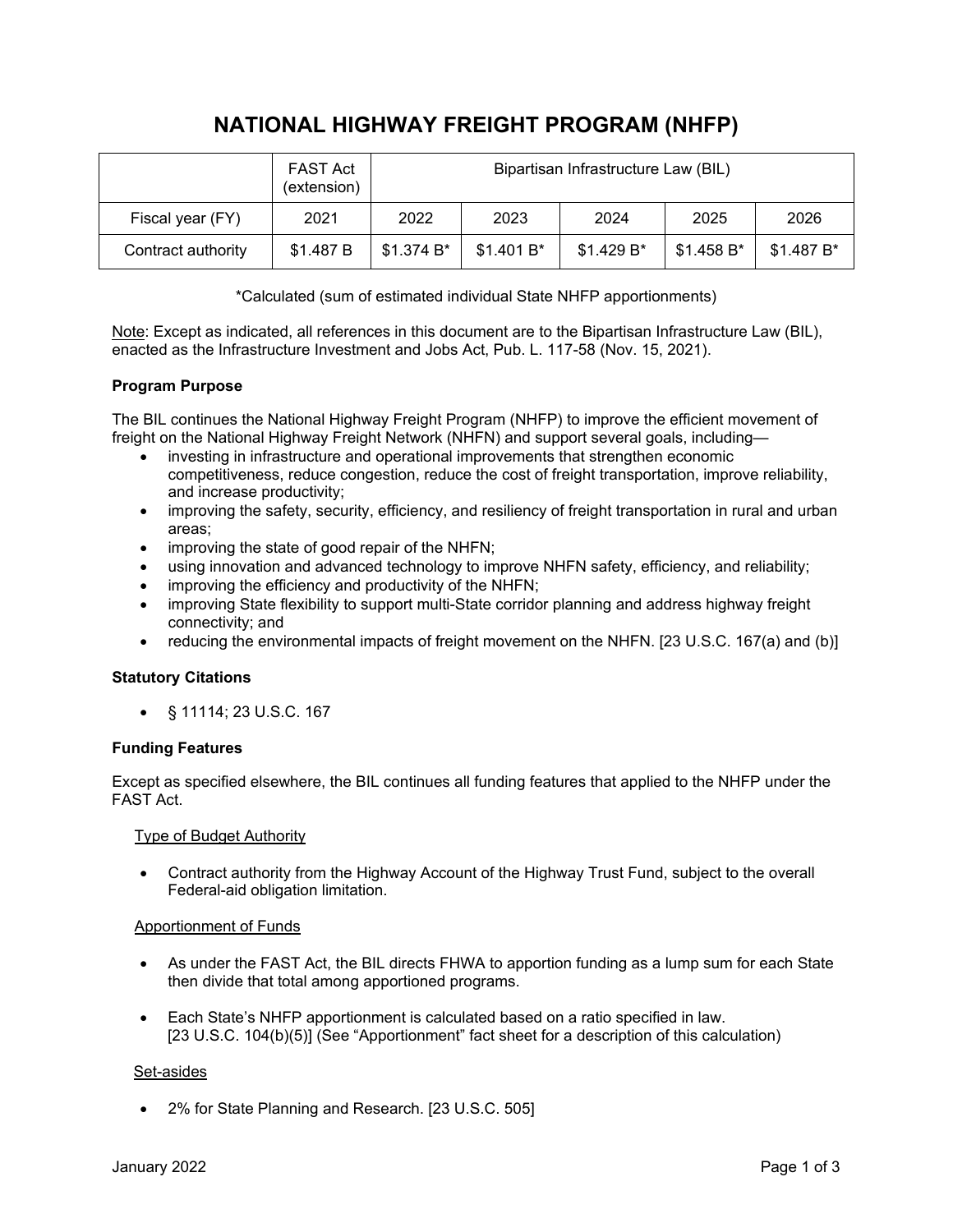# Transferability to and from Other Federal-aid Apportioned Programs

• A State may transfer up to 50% of NHFP funds made available each fiscal year to any other apportionment of the State, including the National Highway Performance Program, Surface Transportation Block Grant Program, Highway Safety Improvement Program, Congestion Mitigation and Air Quality Improvement Program, **[NEW]** Carbon Reduction Program, and **[NEW]** Promoting Resilient Operations for Transformative, Efficient, and Cost-saving Transportation (PROTECT) Formula Program. Conversely, subject to certain limitations, a State may transfer up to 50% of funds made available each fiscal year from each other apportionment of the State to NHFP. [23 U.S.C. 126(a)] (See other program-specific fact sheets for additional details.)

# **Federal Share**

• As a general rule, in accordance with 23 U.S.C. 120. (See the "Federal Share" fact sheet for additional detail.)

## **Eligible Projects**

- Increases the eligibility to 30% (vs. 10% under the FAST Act) on the amount of NHFP funding that a State may use on freight intermodal or freight rail projects, subject to certain restrictions. [§ 11114(3)(A); 23 U.S.C. 167(h)(5)(B), as redesignated]
- Continues all prior NHFP eligibilities and adds new freight intermodal eligibility, subject to the 30% allowance, for a project
	- o for the modernization or rehabilitation of a lock and dam; or
	- $\circ$  on a marine highway corridor, connector, or crossing (including an inland waterway corridor, connector, or crossing)

if, in either case, the project is functionally connected to the NHFN and likely to reduce on-road mobile source emissions. [§ 11114(3)(D); 23 U.S.C. 167(h)(5)(B)(iii) and (iv)]

## **Program Features**

Except as specified above and below, the BIL continues all requirements that applied to NHFP under the FAST Act.

## Critical Rural Freight Corridors

• Increases the maximum number of miles of highway that a State may designate as critical rural freight corridors, as follows:

| A State with a<br>population density<br>per square mile                          | May designate as critical rural freight<br>corridors                                                                                       | <b>Citation</b>                            |
|----------------------------------------------------------------------------------|--------------------------------------------------------------------------------------------------------------------------------------------|--------------------------------------------|
| Greater than or equal<br>to the national<br>average, based on<br>the 2010 census | The greater of-<br>[NEW] 300 miles (vs. 150 miles under<br>$\bullet$<br>the FAST Act); or<br>20% of the State's PHFS mileage.<br>$\bullet$ | $[\S 11114(1)(A);$<br>23 U.S.C. 167(e)(2)] |
| <b>[NEW]</b> lower than the<br>national average,<br>based on the 2010<br>census  | The greater of-<br>600 miles; or<br>$\bullet$<br>25% of the State's Primary Highway<br>$\bullet$<br>Freight System (PHFS) mileage.         | $[\S 11114(1)(B);$<br>23 U.S.C. 167(e)(3)] |